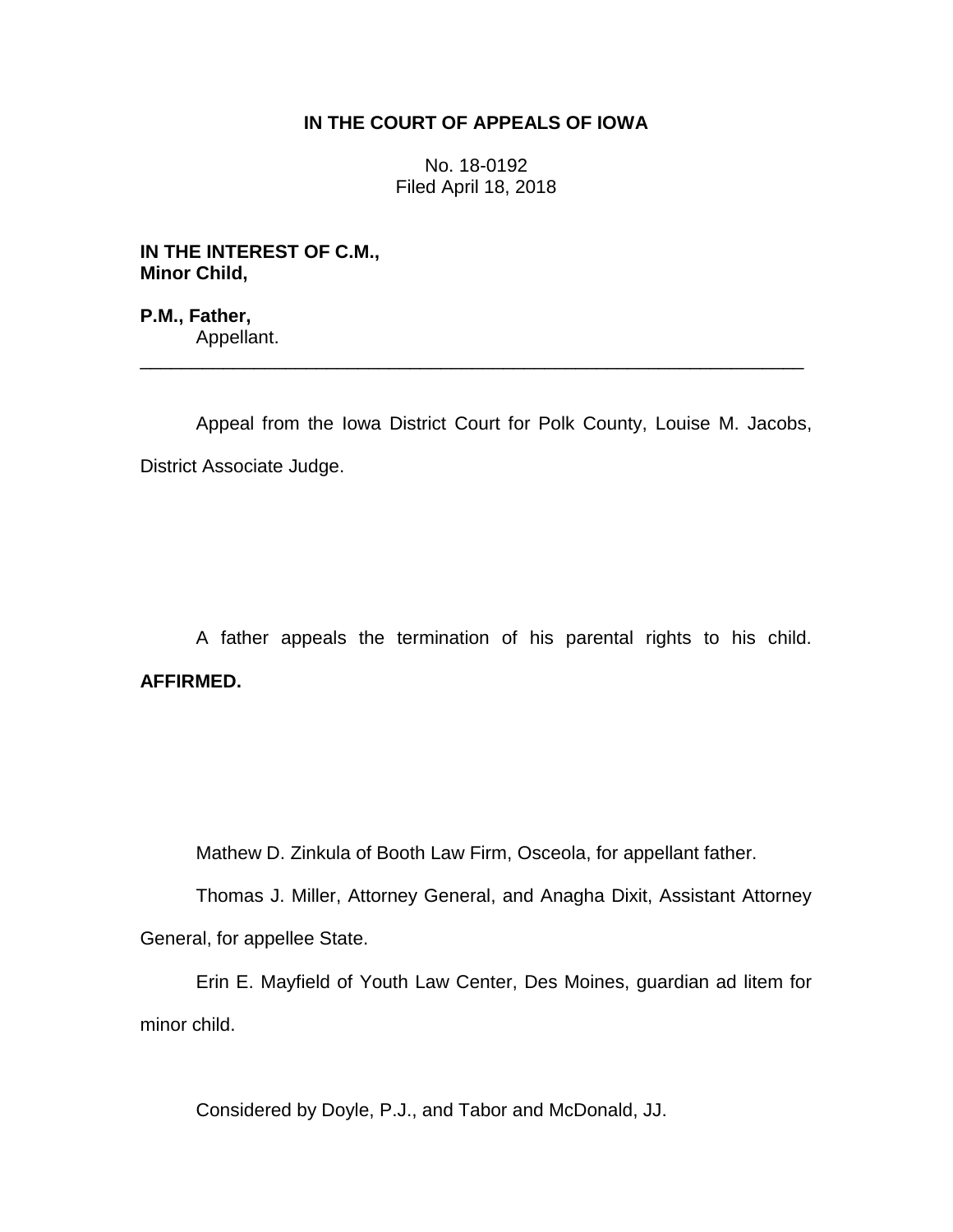# **DOYLE, Presiding Judge.**

 $\overline{a}$ 

C.M. was born in 2006. A month after his eleventh birthday, the juvenile court terminated his father's parental rights, finding that the State established the ground for termination set forth in Iowa Code section 232.116(1)(f) (2017) and that termination was in the child's best interests.<sup>1</sup> The father now appeals on both points. Upon our de novo review, we affirm.

# *I***.** *Standard of Review and Statutory Framework***.**

Parental rights may be terminated under Iowa Code chapter 232 if the following three conditions are true: (1) a "ground for termination under section 232.116(1) has been established" by clear and convincing evidence, (2) "the bestinterest framework as laid out in section 232.116(2) supports the termination of parental rights," and (3) none of the "exceptions in section 232.116(3) apply to preclude termination of parental rights."<sup>2</sup> *In re A.S.*, 906 N.W.2d 467, 472-73 (Iowa 2018). Our review is de novo, which means we give the juvenile court's findings of fact weight, especially the court's credibility assessments, but we are not bound by those findings. *See id*. at 472. "For evidence to be 'clear and convincing,' it is merely necessary that there be no serious or substantial doubt about the correctness of the conclusion drawn from it." *Raim v. Stancel*, 339 N.W.2d 621, 624 (Iowa Ct. App. 1983); *see also In re M.W.*, 876 N.W.2d 212, 219 (Iowa 2016).

<sup>1</sup> The child's mother's parental rights were also terminated at that time, and she does not appeal.

 $2$  Because the father does not challenge the juvenile court's determination that none of the exceptions in section 232.116(3) apply to preclude termination of his parental rights, we need not discuss that consideration. *See In re P.L.*, 778 N.W.2d 33, 40 (Iowa 2010).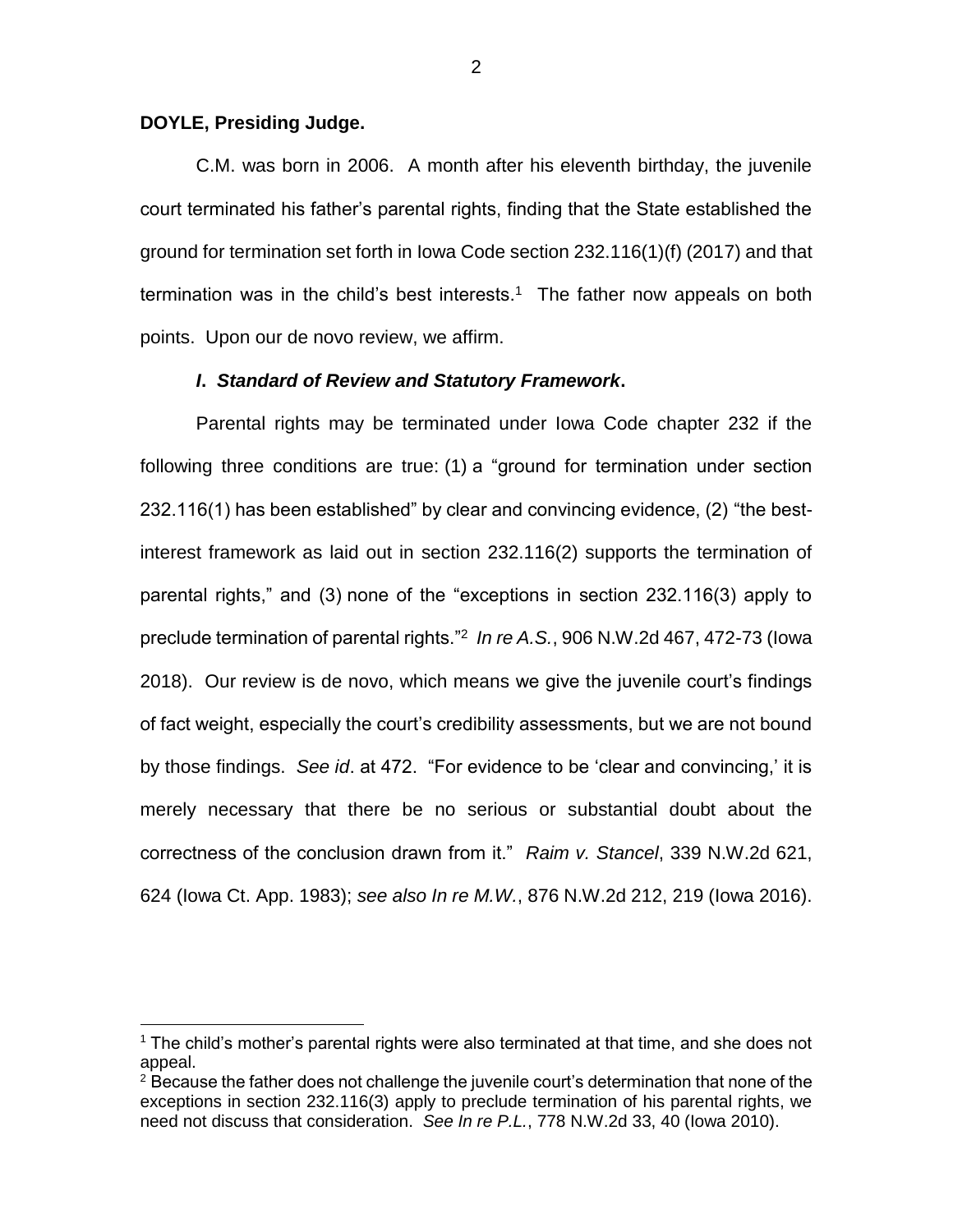# *II***.** *Discussion***.**

Iowa Code section 232.116(1)(f) requires the State to prove, among other things, that there is clear and convincing evidence the child could not be returned to the parent's care at the time of the termination-of-parental-rights hearing. *See*  Iowa Code § 232.116(1)(f)(1)-(4); *see also In re C.F.-H*., 889 N.W.2d 201, 205 (Iowa 2016) (discussing paragraph (f)). Based upon the following facts, we agree with the juvenile court that the State met its burden.

In September 2016, the child came to the attention of the Iowa Department of Human Services (DHS) after the child's treating psychiatrist wrote a detailed letter recommending the child be placed out of the father's care.<sup>3</sup> At that time, the child lived with the father in the home of a woman whose relationship to the family is unclear. The child referred to the woman as his "aunt" and "homeschool teacher," while the father referred to the woman at times as his "friend," his "roommate," his "taxi driver," or his "care taker."<sup>4</sup> Also living in the home with the father, the child, and the friend were the friend's fiancé, the friend's twenty-yearold daughter, the child's seventeen-year-old half-sister, five cats, one kitten, and two dogs.

The psychiatrist's letter explained that at the end of August 2016, the child was hospitalized for the second time that year after the child again made threats of suicide and self-harm, as well as threatening to harm others and animals. After the second hospitalization, the psychiatrist consulted other professionals that had

 $\overline{a}$ 

 $3$  It appears the child had been in the father's primary care with some visitation with the mother, but the father reported at times—falsely—that her parental rights had already been terminated.

<sup>&</sup>lt;sup>4</sup> We will refer to this woman hereinafter as the "friend."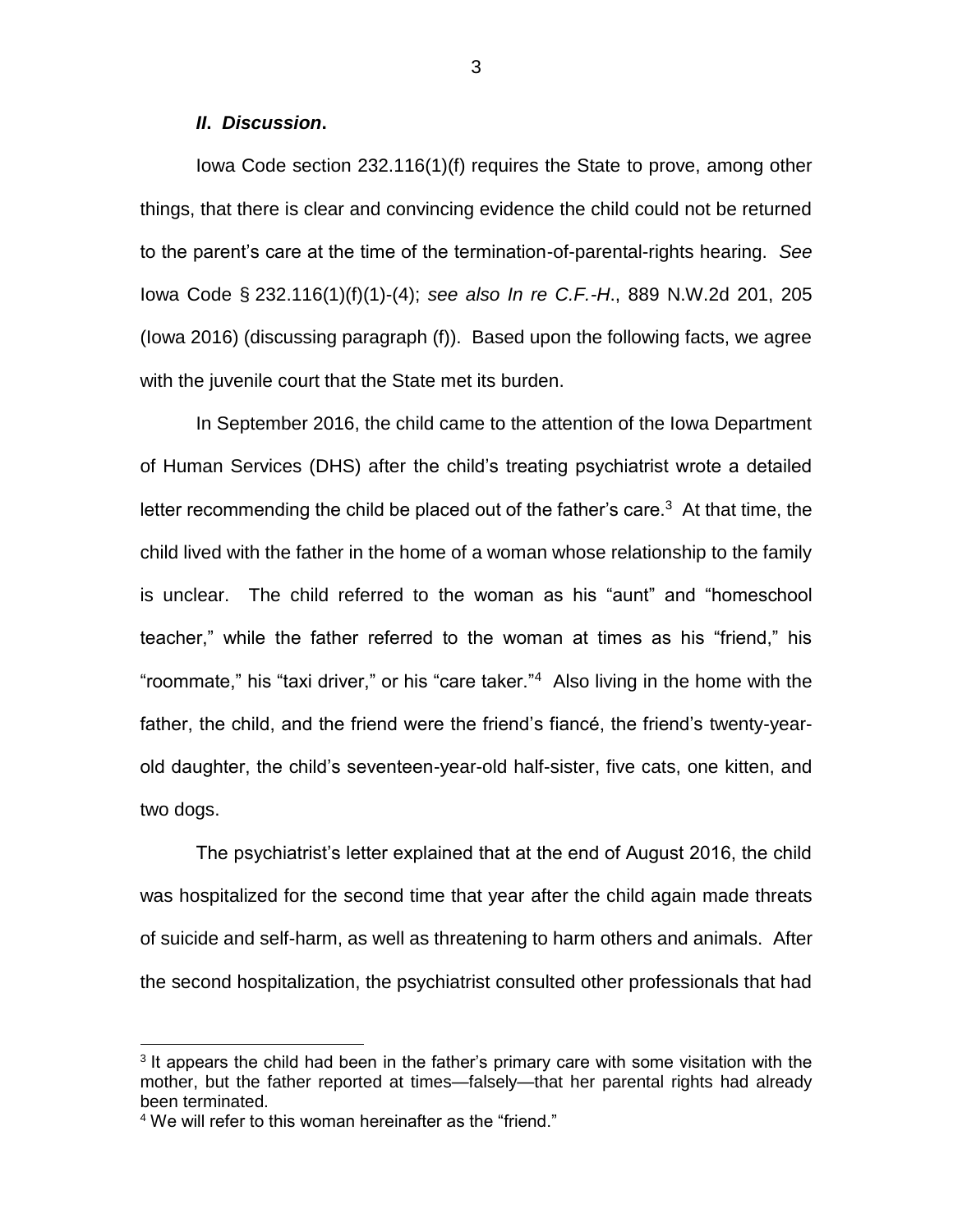been involved in the child's treatment after the first hospitalization—the child's outpatient therapist, the nurse practitioner (ARNP) that had been treating the child and managing his various prescription medications, and school personnel—and all expressed "concerns for [the child] and his emotional and physical wellbeing."

Ultimately, the father had been given numerous directions and recommendations for the child's treatment following the child's January 2016 hospitalization, but by the time of the second hospitalization, the father had stopped following the professionals' recommendations. Just before the 2016 school year ended, the father removed the child from public school, where the child had an individualized education plan (IEP), "due to conflicts with school staff" and against professionals' recommendations. The friend was to home school the child. The father then stopped giving the child his prescription medications—coldturkey—without any advice from medical professionals. The child missed multiple therapy appointments because "the whole family ha[d] been sick through the entire summer and were not able to make it to any of [the child's] appointments." The child still had not had a psychological exam, which had been recommended to better help understand the child and his needs. Additionally, despite the recommendation that all animals be removed from the home, the father and the friend refused to do so, not even "to accommodate [the child's] needs." The friend stated "it was her house and she was keeping the pets."

When the ARNP was contacted by hospital personnel after the child's second hospitalization, the ARNP informed the provider that she considered the child's "family situation 'toxic'" and reported that the father and the friend "often embellish and scapegoat [the child]." For instance, the ARNP explained the father

4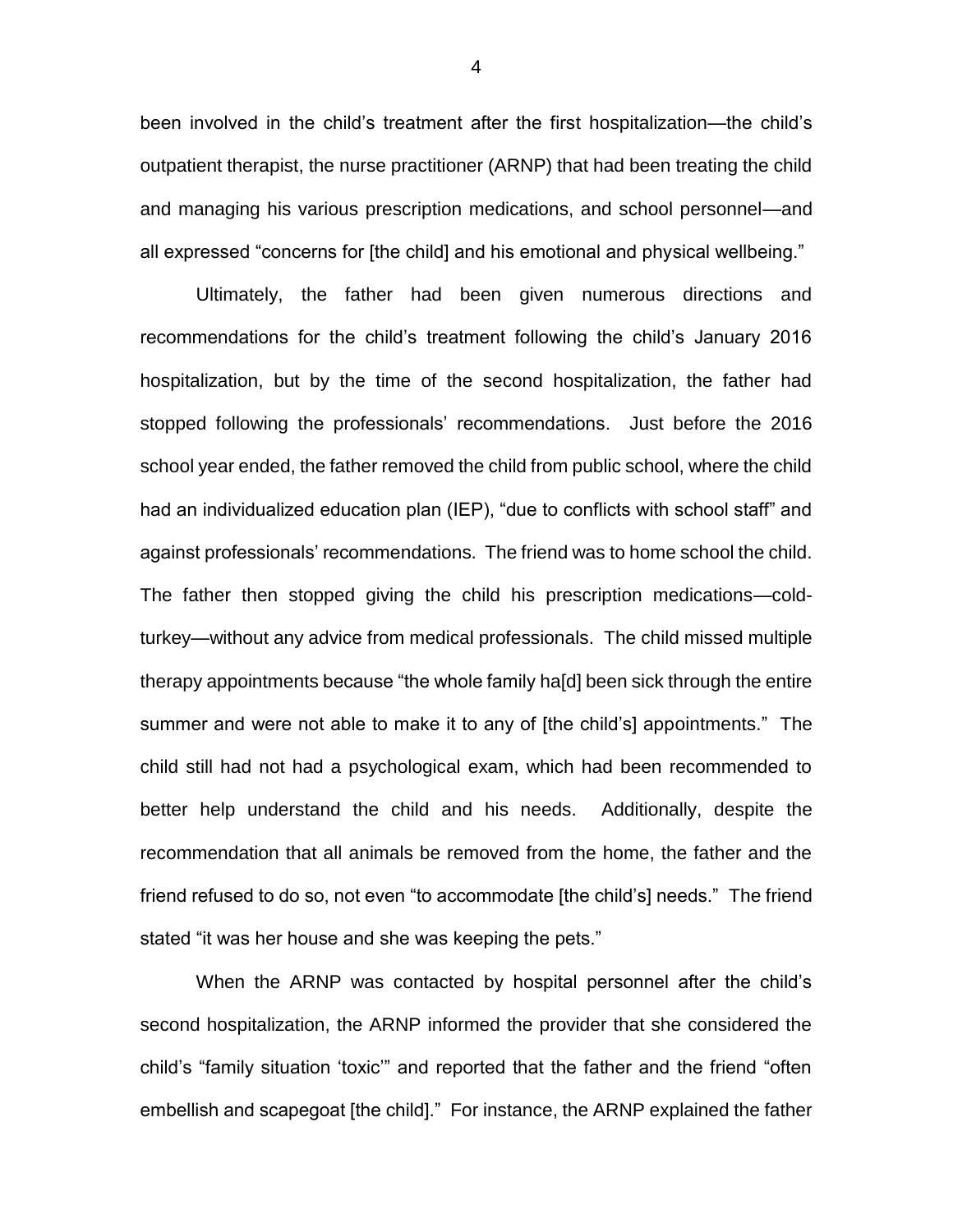and the friend brought the child to see her about a month prior thereto, reporting "extreme behavior in [the child], including attacking [the friend] and causing injury to her hand." The ARNP related that the friend reported at the appointment that the child had bragged to his therapist about hurting the friend. When the ARNP followed up with the child's therapist, the ARNP learned that not only had the child not bragged, neither the father nor the friend were present during the therapy session to give any account of what the child had said. The ARNP's notes also detailed another false report, wherein the father and the friend claimed an increased dosage of medication, which had been prescribed prior to their cessation of the child's medications, had made the child "more aggressive and more violent towards animals," among other things. The ARNP later found out that the increased-dosage prescription had never even been filled.

The father conveyed various reasons why he decided to stop the child's medications. The father told the ARNP the medications were stopped "in early June [2016] because [the family] wanted [the child] to be 'completely sober,'" stating the child "was actually begging for meds one day and 'this is a sign of his addiction.'" The father told the emergency room nurse the child "gets 'addicted' to the [medication] and since he had his own addiction/recovery issues—he is opposed to his [child] getting any addictive medications." The father also stated he was having financial issues making attending appointments and obtaining medication "impossible." Another time, the father told the child's hospital psychiatrist "that he believed [the child's] provider was pushing meds for her own benefit." The father also maintained he wanted the child to have a psychological examination and "they wanted him to be off his medications for the assessment to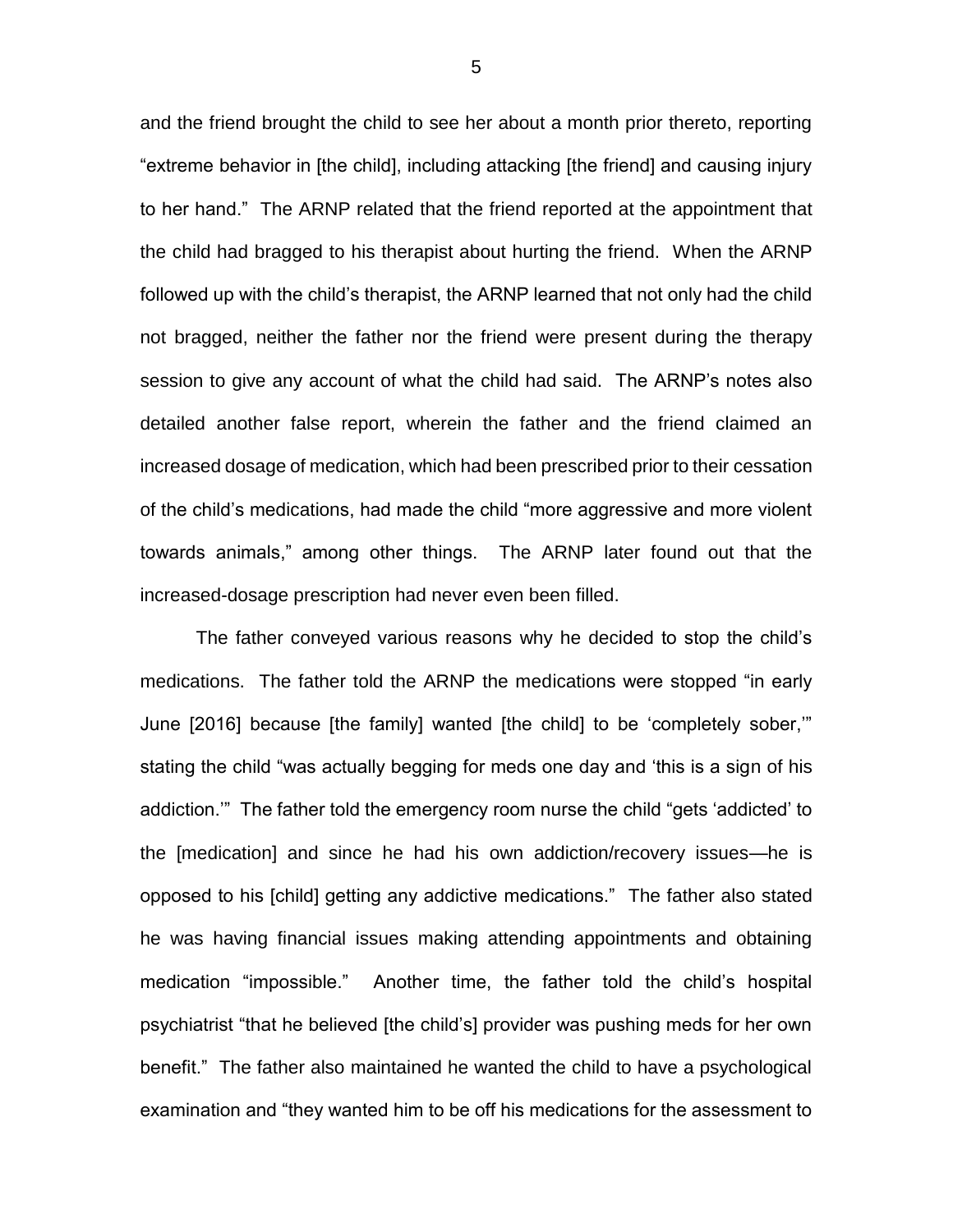be done accurately." The child believed "he got off the medication because, 'I was a drug addict. . . . I was a drug baby."

The father and friend also gave differing accounts about why they did not want the child to attend public school. They stated they felt the school was "not meeting [the child's] needs" and the child's "teacher was teaching him nothing." The father told the ARNP the child had fallen behind at school and was frustrated the school personnel had not pushed the child, even though the child had met his IEP goals. The friend reported the child had failed public school so had to be homeschooled. The friend even called the child's prior school—after the child had been unenrolled—to complain about the child's removal from the father's care, even though the school was not directly involved in that matter. The written report of the complaint noted the following:

[The child] functions well at school. There is a lot of drama and trauma in his family life. We appreciate that [the friend] gave them a place to live 2 years ago. Our SUCCESS worker gave a lot of support to this family during the 2014-15 school year. When the SUCCESS program was eliminated from [our school] that summer, we were unable to continue the same level of support. There has been DHS involvement and multiple mental health services through [various providers] (inpatient and outpatient). Mental [h]ealth services were pursued by [the father and the friend] because of problems at home, not school. He did work with the School Based Therapist at [the school] until we discovered he was receiving duplicate services from an outside agency. . . . It's important to note that [the friend] (the person making the complaint) does not have legal standing with the student.

The report also noted the child "did make substantial progress as a second grader last year. On the FAST reading assessment, he went from 35 WPM and 76% accuracy in the fall to 106 WPM and 99% accuracy in the spring."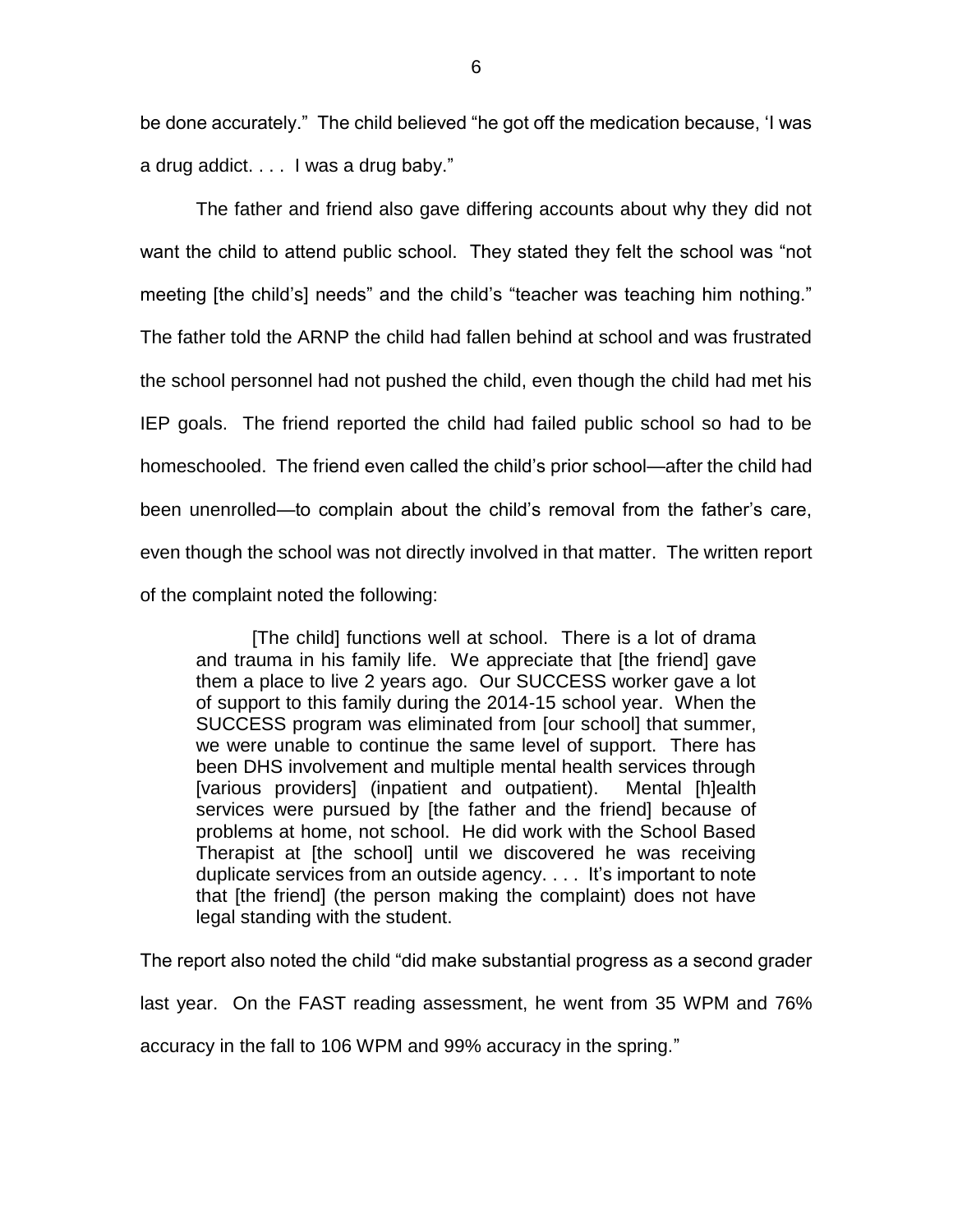At the termination-of-parental-rights hearing, the father, despite his opinion to the contrary, showed little understanding of how his actions contributed to the deterioration of the child's mental health. The father denied the friend had any involvement in the child's life, despite the overwhelming evidence showing otherwise. Almost every documented doctor visit or school-related conversation concerning the child involved the friend; she was not merely the driver—she *participated* in the affairs. The father's denial of this fact from the start of his testimony evidences a lack of credibility. The father also denied using a spray bottle to squirt water in the child's face as a punishment, but, again, evidence in the record shows otherwise. He also complained that the child's therapist and the DHS failed to communicate with him about what he needed to do to progress in the case, but he later admitted that had been discussed during numerous family team meetings.

Perhaps more importantly, there was no evidence the father had made any changes or gained knowledge or perspective to support his claim he could provide a safe environment for the child and meet the child's mental-health needs. For example, records show the father took the child off his ADHD medication, among others, but then the father was displeased when the child could not sit still or focus. There is no evidence in the record showing the father had come to understand the consequences of, or necessity for, medication. Similarly, the father also claimed the child was addicted to the medication and therefore stopped it, but there is no evidence to show the father now understands why stopping the medication was wrong or what he should have done instead. The father merely vocalized he should not have taken the child "off his medications," which "resulted in him having

7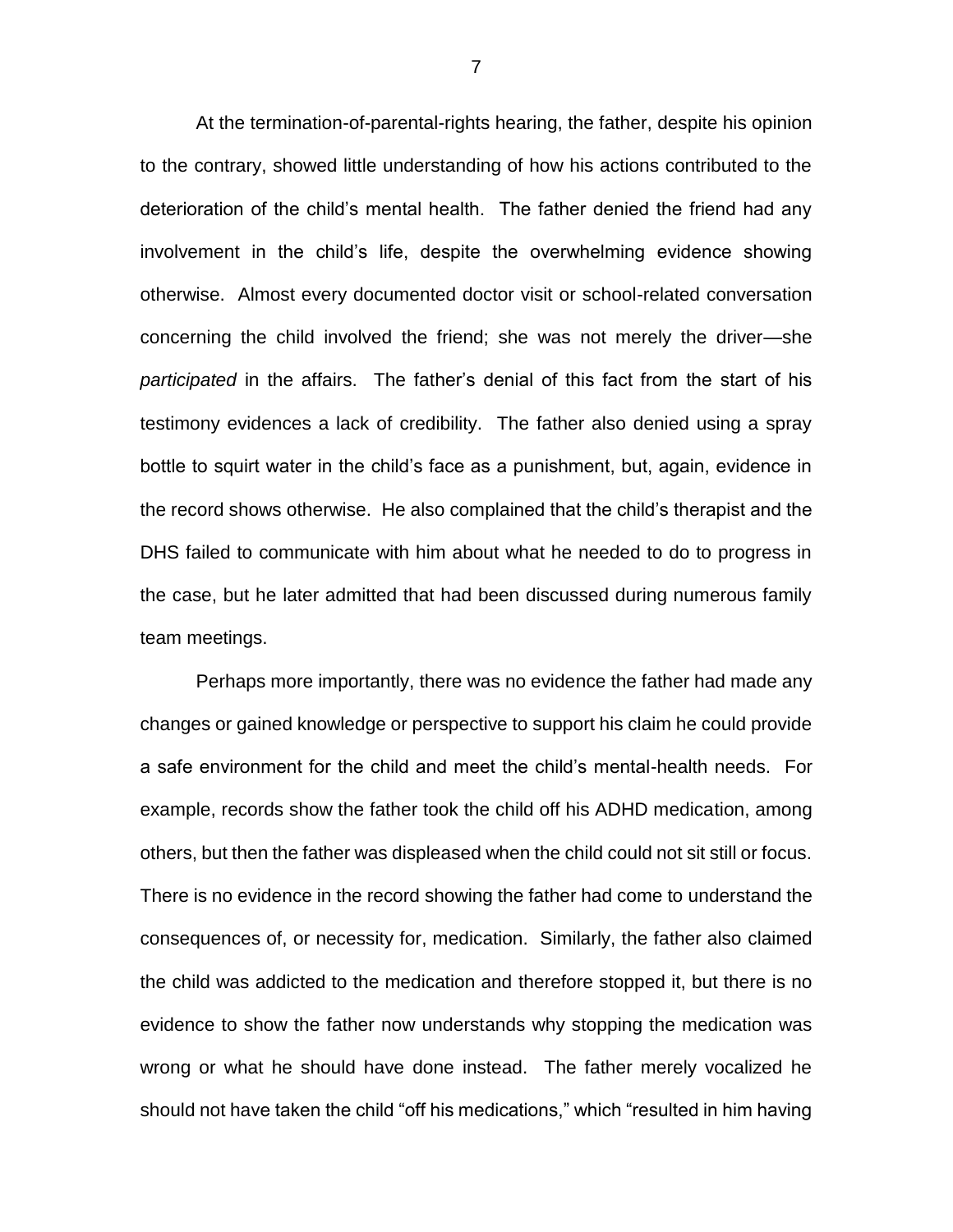mental issues." There is no evidence the father made any adjustments of his expectations concerning the child's academic success. The father had accused the school of "cutting [the child] too much slack and blaming his hyperactivity on mental health problems instead of holding him accountable." This is simply not the case.

The child's clinical neuropsychologist summarized:

[The child] comes from a horrific background of abuse and neglect that has caused tremendous psychopathology, and he is at great risk for psychological/psychiatric dysfunction, substance abuse, anger problems, and behavioral/conduct disturbance, including increasingly antisocial behavior without concerted, aggressive mental health intervention. He has difficulties with depression, anxiety, and may well have PTSD.

He has a major ADHD and needs . . . medication for same, managed, obviously, by an adult.

. . . . Structure, structure, structure—individuals with the kinds of neuropathology that [the child] has benefit from increased structure, small things to large, such as where he keeps his supplies, what cues are there to tell him/remind him what to do, etc. He may well not organize well on his own and so much help with concrete organizational strategies will be critical.

. . . . Lots of refreshers will be helpful. Keep in mind that [the child] is working harder than most to do well in his schooling, so extra work can be extremely stressful, and the balance of the extra work that he needs cognitively with fatigue and stress, along with the balance of having down/fun/socialization time, should be considered carefully.

There is no evidence in the record to show the father can provide the extensive

structure and care that the child needs. Upon our de novo review of the record,

the State established by clear and convincing evidence the child could not be

returned to the father's care at the time of the termination-of-parental-rights

hearing. We therefore agree grounds for termination exist under Iowa Code

section 232.116(1)(f).